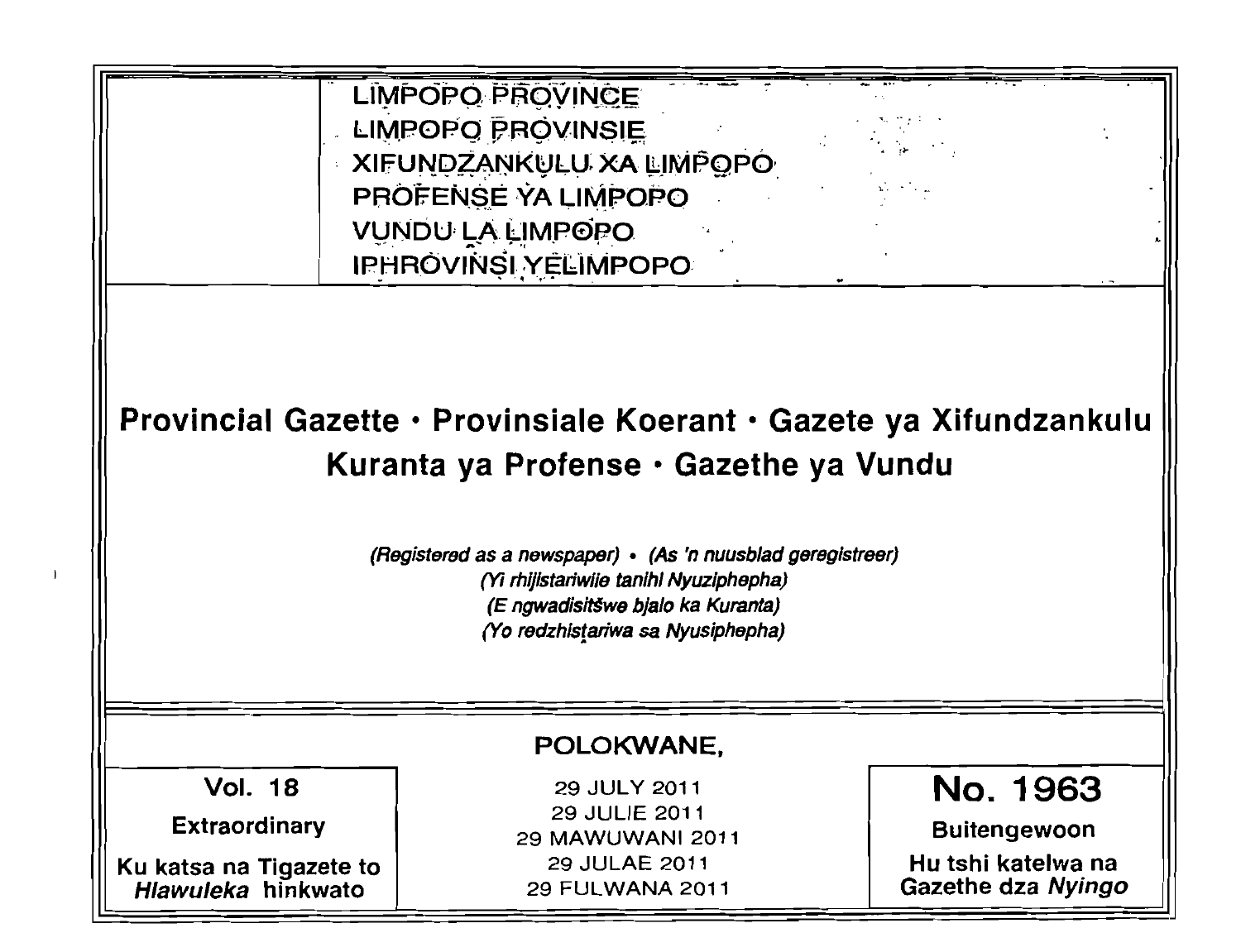# **IMPORTANT NOTICE**

**The Government Printing Works will not be held responsible for faxed documents not received due to errors on the fax machine or faxes received which are unclear or incomplete. Please be advised that an "OK" slip, received from a fax machine, will not be accepted as proof that documents were**  received by the GPW for printing. If documents are faxed to the GPW it will be the sender's respon**sibility to phone and confirm that the documents were received in good order.** 

Furthermore the Government Printing Works will also not be held responsible for cancellations and **amendments which have not been done on original documents received from clients.** 

# **CONTENTS' INHOUD**

no.<br>No. Page Gazette No. No.

#### **GENERAL NOTICES**

| 185 | Local Government: Municipal Structures Act (117/1998): By-election in Wards 01, 18 and 24 of Greater Letaba |   | 1963 |
|-----|-------------------------------------------------------------------------------------------------------------|---|------|
|     |                                                                                                             |   | 1963 |
|     |                                                                                                             |   | 1963 |
|     |                                                                                                             | 6 | 1963 |
|     |                                                                                                             |   |      |
|     |                                                                                                             |   | 1963 |
|     |                                                                                                             | 8 | 1963 |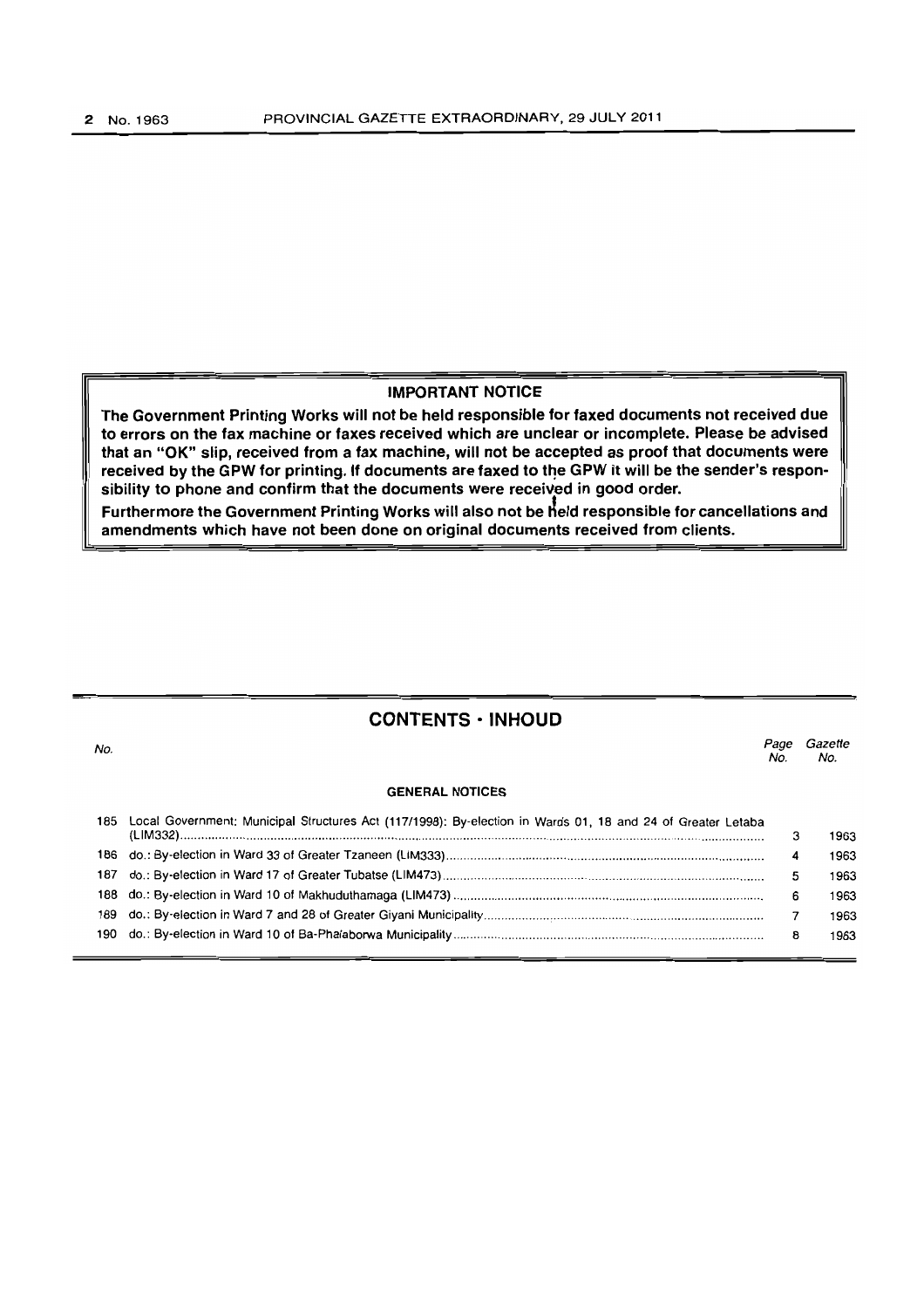# GENERAL NOTICES

# GENERAL NOTICE 185 OF 2011



DEPARTMENT OF LOCAL GOVERNMENT AND HOUSING

NOTICE IN TERMS OF SECTION 25 (4) OF THE LOCAL GOVERNMENT: MUNICIPAL STRUCTURES ACT, 1998 (ACT NO 117 OF 1998 AS AMENDED)

BY-ELECTION IN WARDS 01, 18 and 24 OF GREATER LETABA (LIM 332)

I, Molapi Soviet Lekganyane, Member of the Executive Council responsible for Local Government and Housing in Limpopo Province, by the powers vested in me in terms of section 25 (4) of Local Government: Municipal Structures Act ,1998 (Act 117 of 1998 as amended), do hereby call for By- elections in Wards 01, 18 and 24 of Greater Letaba Municipality. I hereby set the date for the By-elections to be the  $07<sup>th</sup>$  September 2011.

API SOVIET LEKGANYANE MEC FOR LOCAL GOVERNMENT AND HOUSING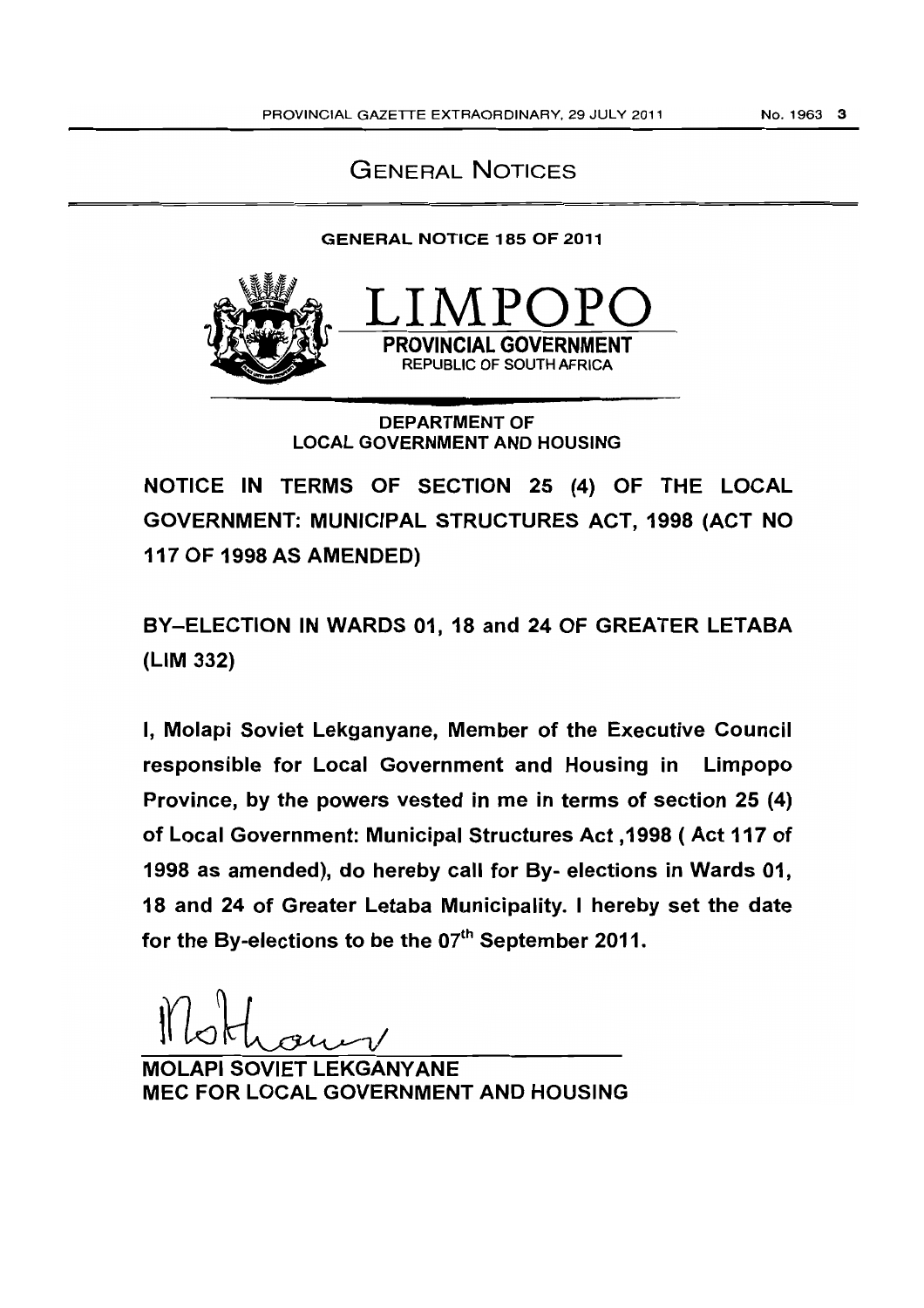# GENERAL NOTICE 186 OF 2011

NOTICE IN TERMS OF SECTION 25 (4) OF THE LOCAL GOVERNMENT: MUNICIPAL STRUCTURES ACT, 1998 (ACT NO 117 OF 1998 AS AMENDED)

BY-ELECTION IN WARD 33 OF GREATER TZANEEN (LIM 333)

I, Molapi Soviet Lekganyane, Member of the Executive Council responsible for Local Government and Housing in Limpopo Province, by the powers vested in me in terms of section 25 (4) of Local Government: Municipal Structures Act, 1998 ( Act 117 of 1998 as amended), do hereby call for By- elections in Ward 33 of Greater Tzaneen Municipality. I hereby set the date for the Byelections to be the 07<sup>th</sup> September 2011.

API SOVIET LEKGANYANE MEC FOR LOCAL GOVERNMENT AND HOUSING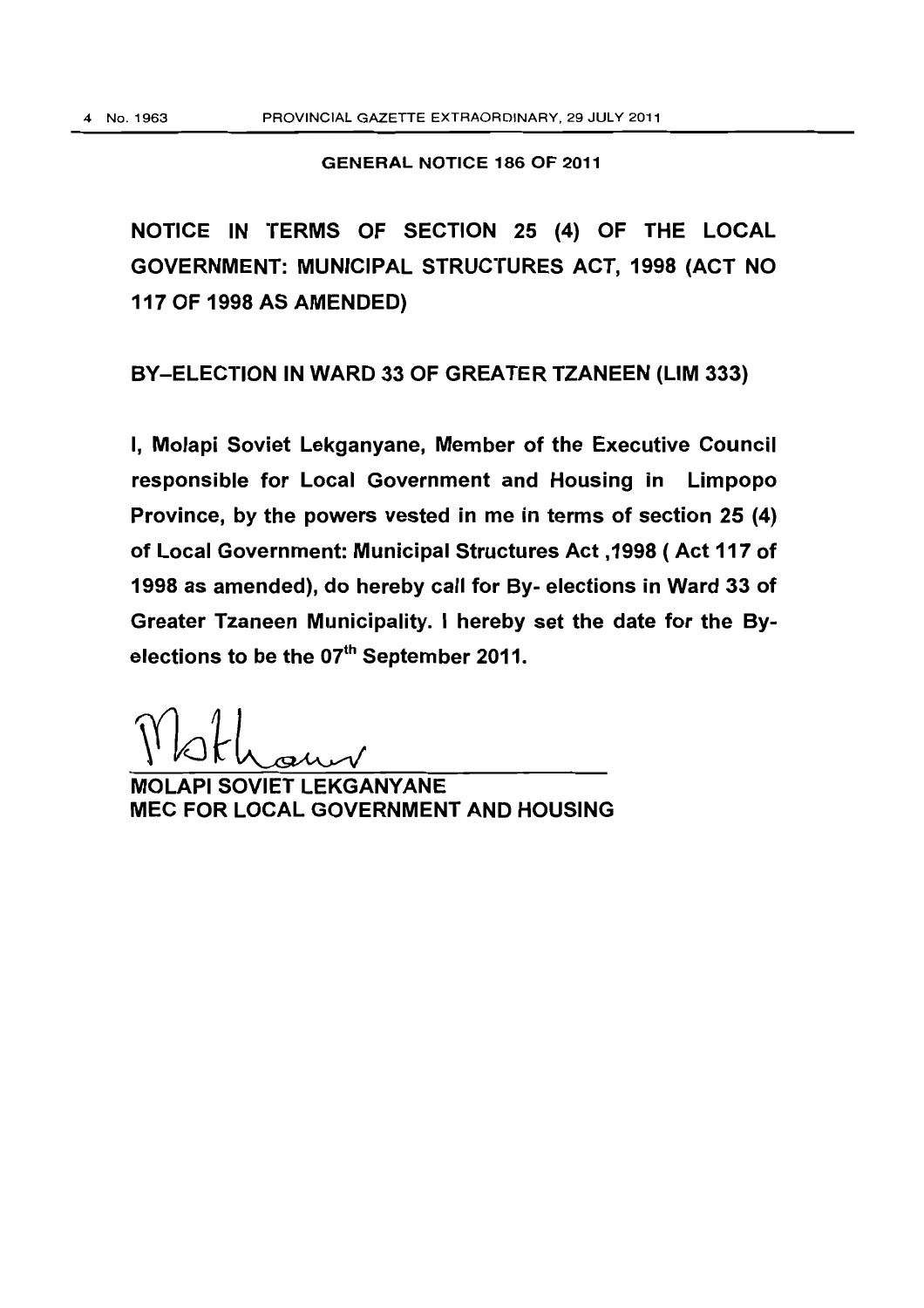GENERAL NOTICE 187 OF 2011

NOTICE IN TERMS OF SECTION 25 (4) OF THE LOCAL GOVERNMENT: MUNICIPAL STRUCTURES ACT, 1998 (ACT NO 117 OF 1998 AS AMENDED)

BY-ELECTION IN WARD 17 OF GREATER TUBATSE (LIM 473)

I, Molapi Soviet Lekganyane, Member of the Executive Council responsible for Local Government and Housing in Limpopo Province, by the powers vested in me in terms of section 25 (4) of Local Government: Municipal Structures Act ,1998 (Act 117 of 1998 as amended), do hereby call for By- elections in Ward 17 of Greater Tubatse Municipality. I hereby set the date for the 8yelections to be the 07<sup>th</sup> September 2011.

MOLAPI SOVIET LEKGANYANE MEC FOR LOCAL GOVERNMENT AND HOUSING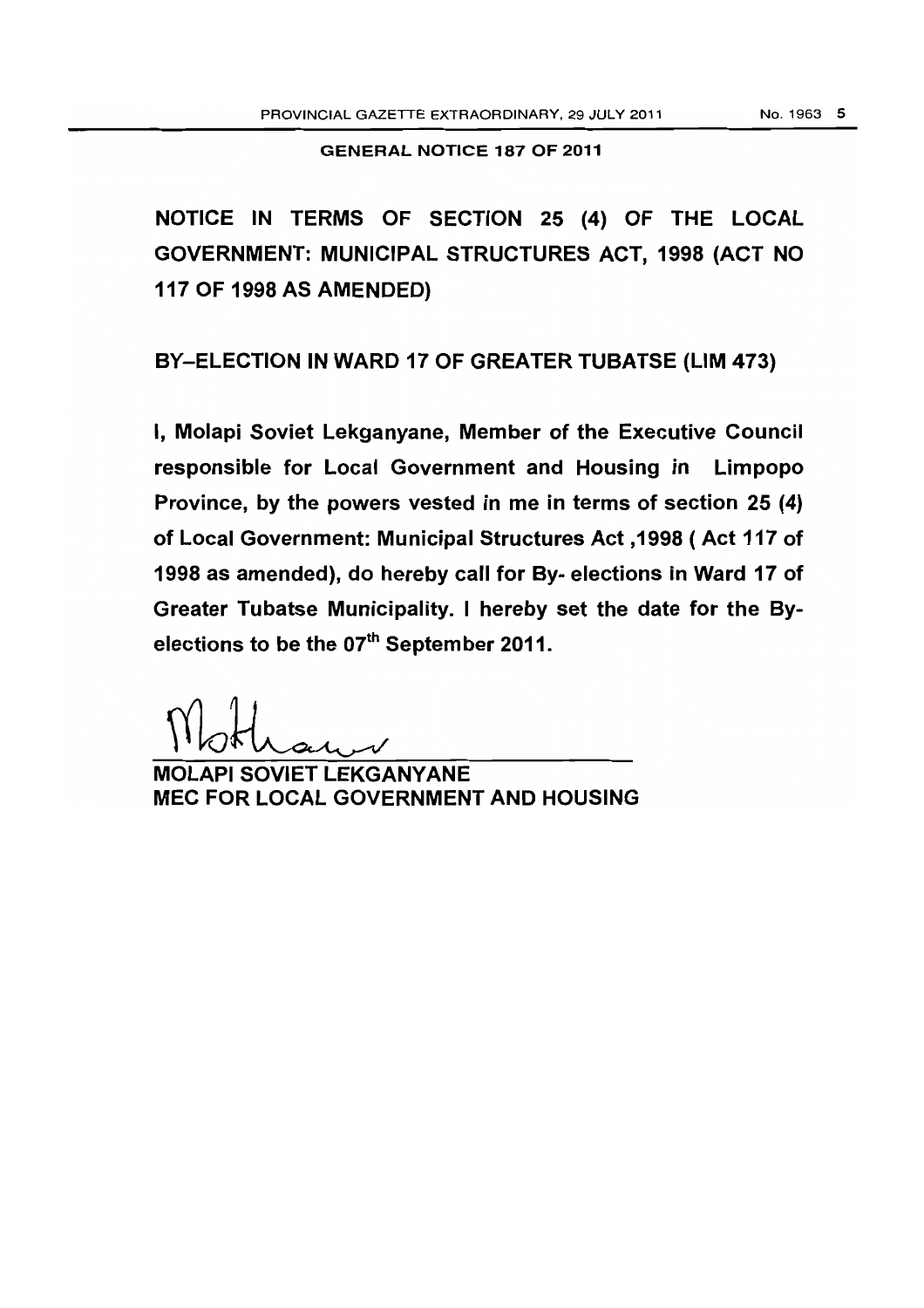# GENERAL NOTICE 188 OF 2011

NOTICE IN TERMS OF SECTION 25 (4) OF THE LOCAL GOVERNMENT: MUNICIPAL STRUCTURES ACT, 1998 (ACT NO 117 OF 1998 AS AMENDED)

BY-ELECTION IN WARD 10 OF MAKHUDUTHAMAGA (LIM 473)

I, Molapi Soviet Lekganyane, Member of the Executive Council responsible for Local Government and Housing in Limpopo Province, by the powers vested in me in terms of section 25 (4) of Local Government: Municipal Structures Act ,1998 (Act 117 of 1998 as amended), do hereby call for By- elections in Ward 10 of Makhuduthamaga Municipality. I hereby set the date for the Byelections to be the 07<sup>th</sup> September 2011.

Motham

MEC FOR LOCAL GOVERNMENT AND HOUSING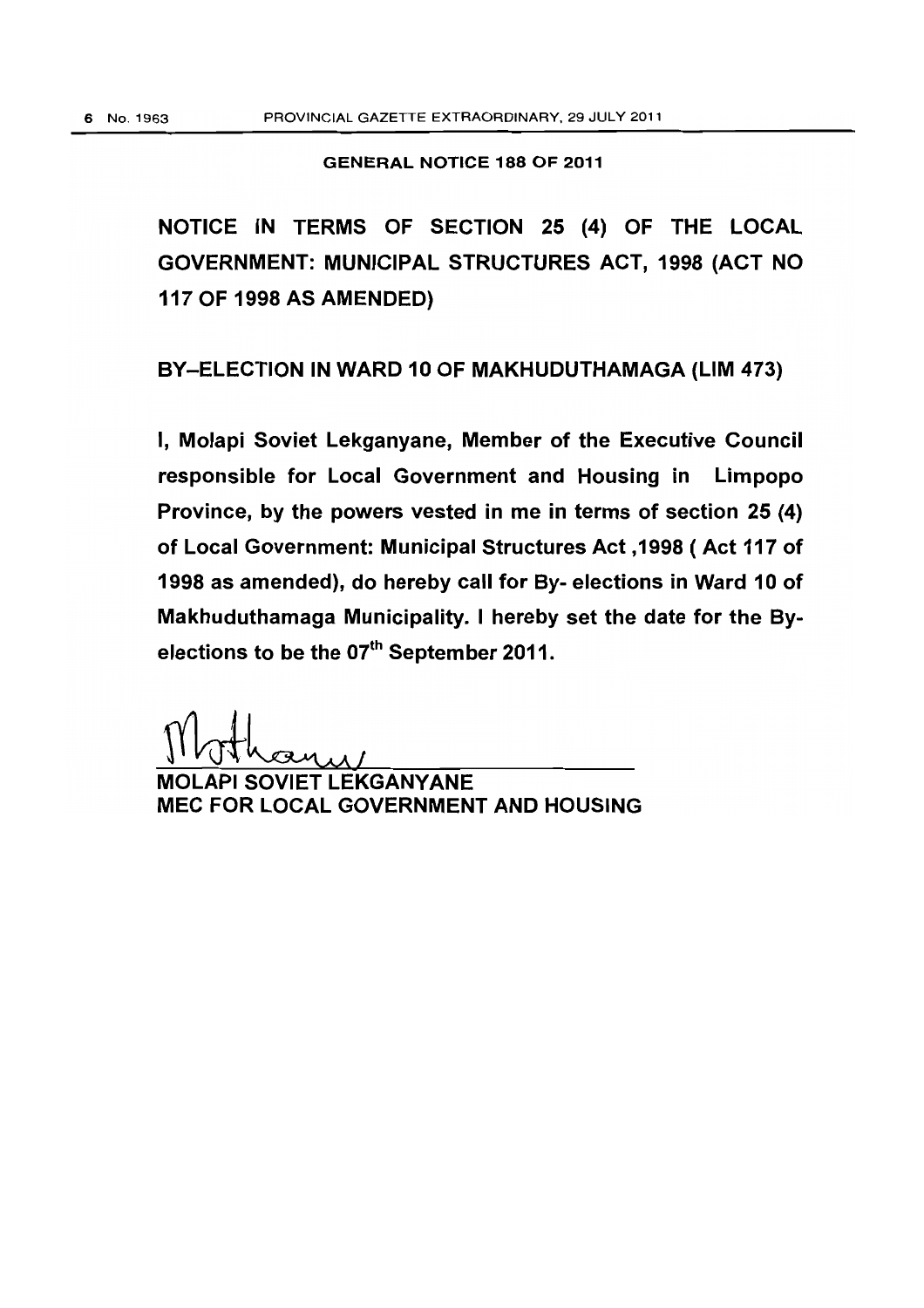# GENERAL NOTICE 189 OF 2011

NOTICE IN TERMS OF SECTION 25 (4) OF THE LOCAL GOVERNMENT: MUNICIPAL STRUCTURES ACT, 1998 (ACT NO 117 OF 1998 AS AMENDED)

BY-ELECTION IN WARD 7 AND 28 OF GREATER GIYANI MUNICIPALITY

I, Molapi Soviet Lekganyane, Member of the Executive Council responsible for Local Government and Housing in Limpopo Province, by the powers vested in me in terms of section 25 (4) of Local Government: Municipal Structures Act ,1998 (Act 117 of 1998 as amended), do hereby call for By- elections in Ward 7 and 28 of Greater Giyani Municipality. I hereby set the date for the By-elections to be the  $07<sup>th</sup>$  September 2011.

MOLAPI SOVIET LEKGANYANE MEC FOR LOCAL GOVERNMENT AND HOUSING